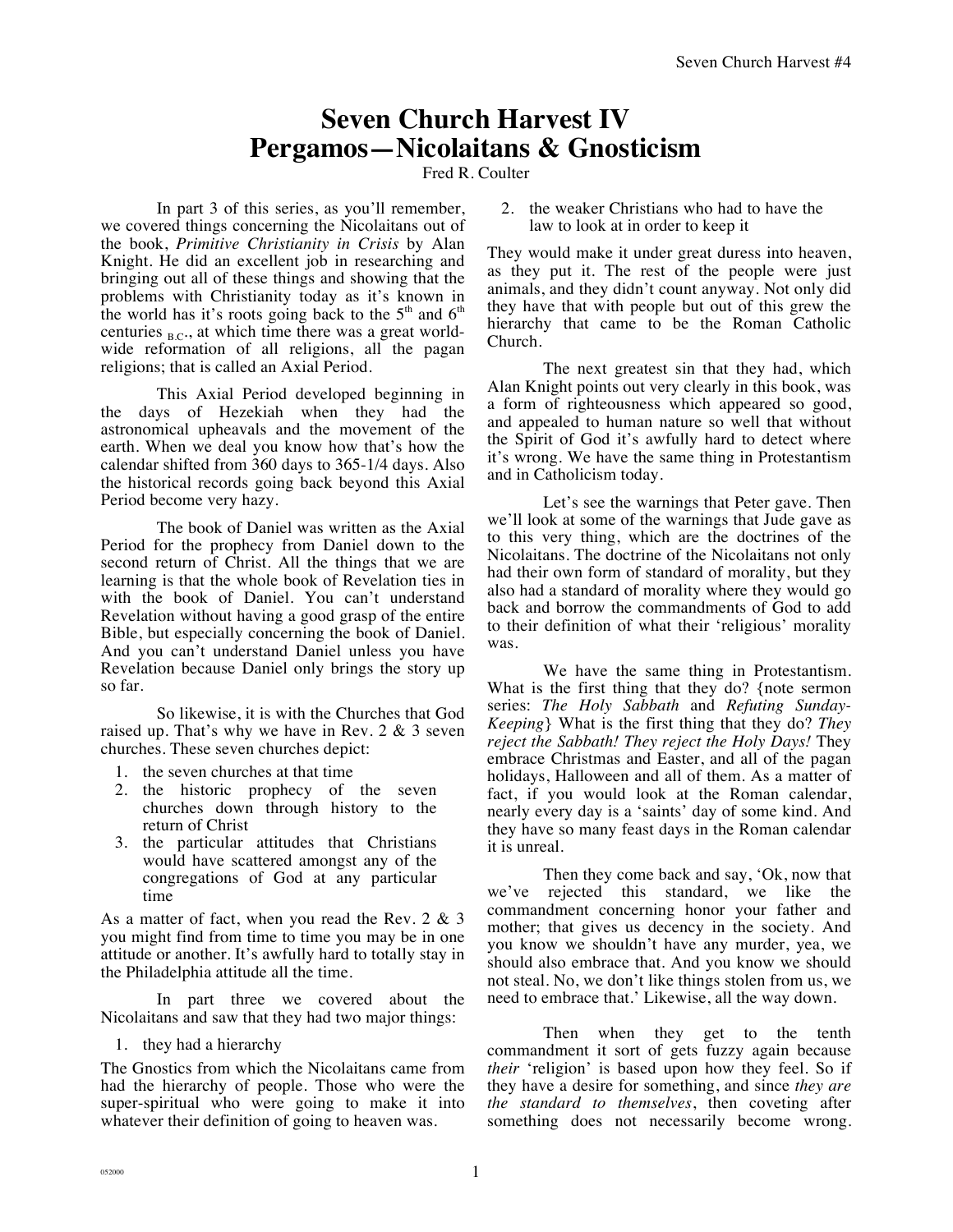Hence it develops into a license to sin. Yet, at the same time, they were taught—and this is all part of the doctrine of the Nicolaitans—that once you were saved, you cannot sin to lose salvation. That's what the Protestants call 'eternal security'.

Let's look at what Peter brought us and review 2-Peter for just a minute. Let's understand something very important because he's contrasting the two. First of all, he describes true Christianity.

2-Peter 1:1: "Simon Peter, a servant and an apostle of Jesus Christ, to those who have obtained *the* same precious faith as ours by *the* righteousness of our God and Savior, Jesus Christ."

When we go through this you might put this *vs* your own righteousness through your own false religion. Because that's what he brings out in the second chapter.

Verse 2: "Grace and peace be multiplied to you in *the* knowledge of God and of Jesus our Lord" *versus* what was claimed to be added knowledge written in the Gnostic gospels, such as Barnabas, Clement, the Gospel of Truth, and the Gospel of Thomas, which then were the Gnostic gospels, which said, 'We have greater revelation now after the resurrection of Christ, and our revelation is continuing and ongoing through the inner-workings of the spirit within us.' Now you see how closely this substitutes what Peter is bringing here.

Verse 3: "According as His Divine power…"—which then is translated *Godhead*. This is the Divine power. The noun form of it is translated *Godhead* in Col. 2. This is *vs* the power of the angelic pleroma. This is *vs* the power of the abyss, the deep things of Satan. Peter setting the stage for chapters 2 and 3.

 "…His Divine power has given to us all things that *pertain* to life and Godliness, through the knowledge of Him Who called us by *His own* glory and virtue; through which He has given to us the greatest and *most* precious promises…" (vs 3-4). This is a superlative in the Greek, that nothing can be better than this, that's what it's saying.

"…that through these you may become partakers of *the* Divine nature…" (v 4). That was the whole premise of the doctrine of the Nicolaitans and which goes all the way back to Adam and Eve, that you can partake of the Divine nature by going through these philosophies by following our way of doing things, and then you can come to the power of God.

I think that what we need to do when we're studying, after you read this book, the Scriptures of God, especially when you come to the Epistles of Paul, Peter, John, Hebrews and Galatians. Every one of them have elements in combating this Hellenized Christianity, meaning that they were bringing in Greek philosophies and attaching that to the Christianity which Christ brought. Peter is separating this out here as we will see when we come to 1-Pet. 2, what he says concerning them.

That by these promises of God "…you may become partakers of *the* Divine nature, having escaped the corruption *that is* in *the* world through lust"  $(v 4)$ .

Now then, he tells you that you must have works, and this is part of the doctrine of the Nicolaitans: you don't need the works according to law.

Verse 5: "And for this very reason also, having applied all diligence besides, add to your faith, virtue …" Faith means that

- you come to God
- you believe He is a Rewarder of those who diligently seek Him
- you believe that His Word is His sovereign Word
- you believe what God inspired to be written is so

Stop and think about it for just a minute. God, when He created, what did He do? *He commanded and it came into existence!* That's what we are to believe concerning the Word of God; *it is sovereign!* It is the only way to eternal life. So, when he says here, "…having applied all diligence besides, add to your faith, virtue…"—virtue is the right kind of Godly conduct according to the standard of the commandments that God has given, which then, through the power of the Holy Spirit, are to be written in our hearts and our minds!

"…and to virtue, knowledge… [the true knowledge of Christ] …and to knowledge, selfcontrol; and to self-control, endurance; and to endurance, Godliness…[having the character of God] …and to Godliness, brotherly love; and to brotherly love, the [agape] love *of God*" (vs 5-7). {Note: 1-Cor. 13} *If you don't have the love of God***,** being able to speak in tongues, having all knowledge, understanding all mysteries, giving all of your goods to causes, and all of this sort of thing—*you are nothing!* The love of God is defined by: *'This is the love of God that we keep His commandments!*

Verse 8: "For *if* these things exist and abound in you, they *will* cause *you to be* neither lacking effort nor lacking fruit in the knowledge of our Lord Jesus Christ. But the one in whom these things are not present is *spiritually* blind—so shortsighted *that* he has forgotten that he was purified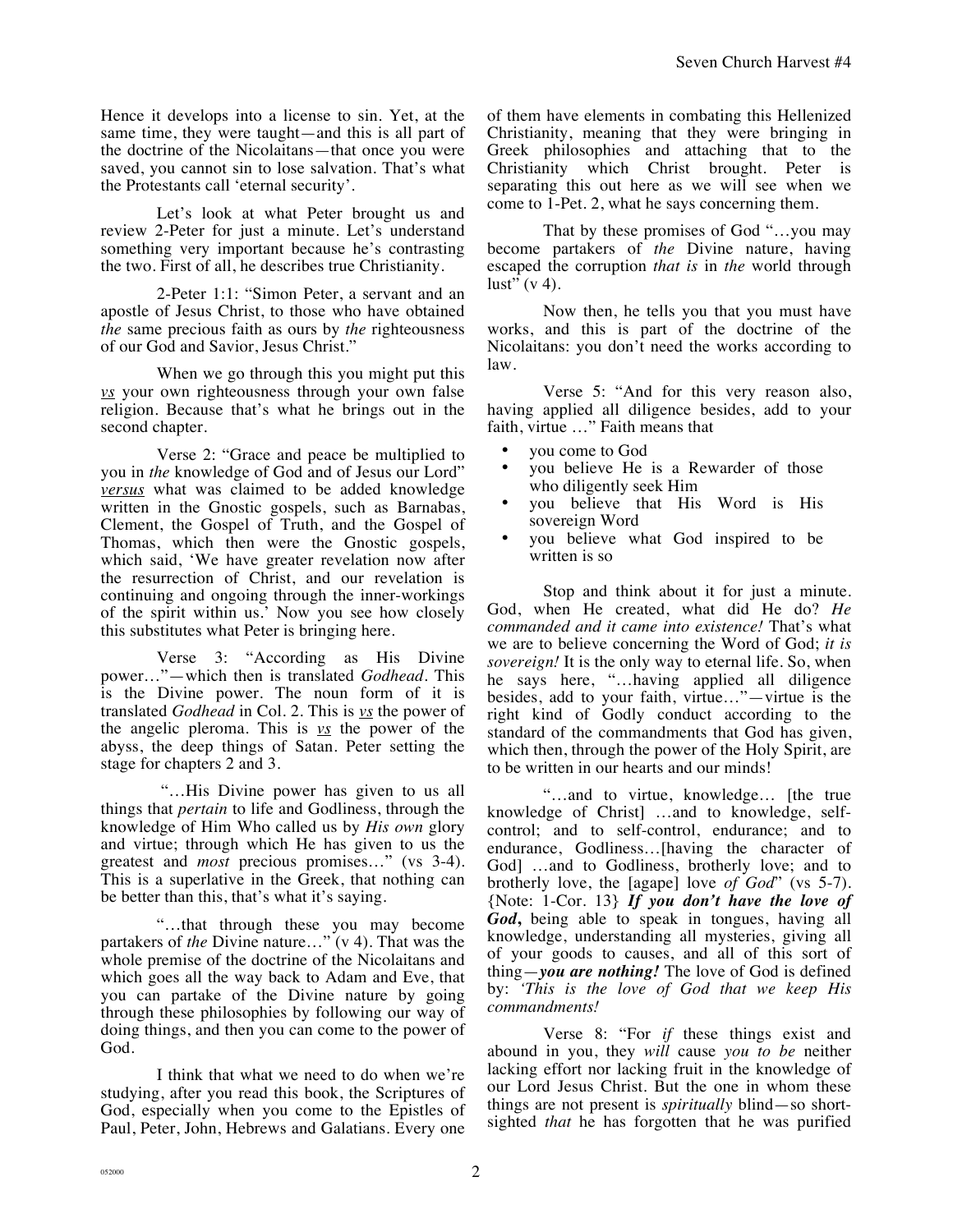from his old sins. For this reason, brethren, be even more diligent to make your calling and election sure; because *if* you are doing these things, you will never fall at any time. For in this way, you will be richly granted an entrance into the eternal kingdom of our Lord and Savior, Jesus Christ. Therefore, I will not neglect to make you always mindful of these things, although you *already* know them and have been established in the present truth" (vs 8-12). Then he says he's going to die shortly.

Verse 16: "For we did not follow cleverly concocted myths… [that is going directly against the doctrine of Nicolaitanism] …*as our authority*, when we made known to you the power and coming of our Lord Jesus Christ, but we were eyewitnesses of His magnificent glory; because He received glory and honor from God *the* Father when *the* voice came to Him from the Majestic Glory, **'This is My Son, the Beloved, in Whom I am well pleased.'**" (vs 16-17).

Notice what he's leading up to. I really want you to grasp what Peter is saying here, then in chapter two you will see the difference.

Verse 18: "And this *is the* voice from heaven that we heard when we were with Him on the Holy mountain. We also possess the confirmed prophetic Word…" (vs 18-19). That prophecy can be two things:

- 1) the prophets of old
- 2) the prophecy of the inspired speaking of Christ when He was here

The Gospels that were written by that time, many of the letters of Paul that were written at that time, which you will see at the end of 2-Peter; he talks about *the writings of Paul* as if they're Scripture already, which they were.

"…to which you do well to pay attention, as to a light shining in a dark place, until the day dawns and *the* morning star arises in your hearts; knowing this first, that no prophecy of Scripture…" (vs 19- 20). Prophecy in this case doesn't mean just the Prophets in Scripture. This means *any inspired writings* of Scripture: whether it be the Law, the Prophets or the Psalms.

You can take the test of that and going through and looking at the warnings God gave in the Law, what would happen if you would add to or take away from. That's precisely what is happened with Nicolaitanism. I mean when you go through and read this book it's going to open up vast doors of understanding to you. You will no longer have a mystery as concerning the false Christianity of this world. I think it's very important of us to realize this: that in order for us to reach the world we must have an answer for it. It's one thing to come up and say: 'You're wrong.' *Well, tell me why I'm wrong.* 

'Well, you're just wrong.' *How do you know I'm wrong?* 'I'm telling you, you're wrong.'

But if you go up and say: 'What you're doing is not right according to the real true Scriptures, and by the way you have a corrupt Bible with this *NIV* and *New American Standard*. And do you know why you are wrong? Here's why you are wrong: <u>You're assuming to set yourself up above</u> God.' *Oh, no that can't be!* Then we can say, 'You are, because if you don't believe the sovereign Word of God, you're establishing your own righteousness.' *Well, we keep the commandments.*  'Do you really?'

Then we have an entrance into really preaching the Sabbath and Holy Days—don't we? And that follows right along with the series *Refuting Sunday-Keeping.*

Also is in this book, *Sunday Facts and Sabbath Fiction* by Dr. Russell Tardo, all of the doctrines of Nicolaitanism against Sabbath and Holy Days is here, even down to the point that is almost identical as to what the Gnostics have said, that if you keep the Law you are a weak Christian, and that Christ ended the Law, Christ abolished the Sabbath. It comes right out of the cauldron of Nicolaitanism. That's why when you come to 2-Pet. 1 and you are reading these words, there's a reason that he wrote them. That's what we need to understand.

Verse 20: "Knowing this first, that no prophecy of Scripture originated as anyone's own *private* interpretation." That's the first step to Nicolaitanism. A private interpretation then allows you, which is license, to reject the commandments of God you don't like. *That is a private interpretation! Sunday-keeping is a private interpretation!* Eternal security, to where you can't lose salvation regardless of willful sin, *is a private interpretation!* Peter is laying the groundwork here in no uncertain terms.

Verse 21: "Because prophecy was not brought at any time by human will, but the Holy men of God spoke as they were moved by *the* Holy Spirit." Go back and read about any of the prophets of God, any of the apostles of God, and you can add into that. Do you think that they would go about writing their own words and doing their own thing? *Absolutely not!* 

2-Peter 2:1: "But there were also false prophets among the people, as indeed there will be false teachers among you, who will stealthily introduce destructive heresies, personally denying *the* Lord who bought them, and bringing swift destruction upon themselves." The reason he's saying this is because one of the doctrines is regardless of what you do you're not going to lose salvation, and God is not going to punish you.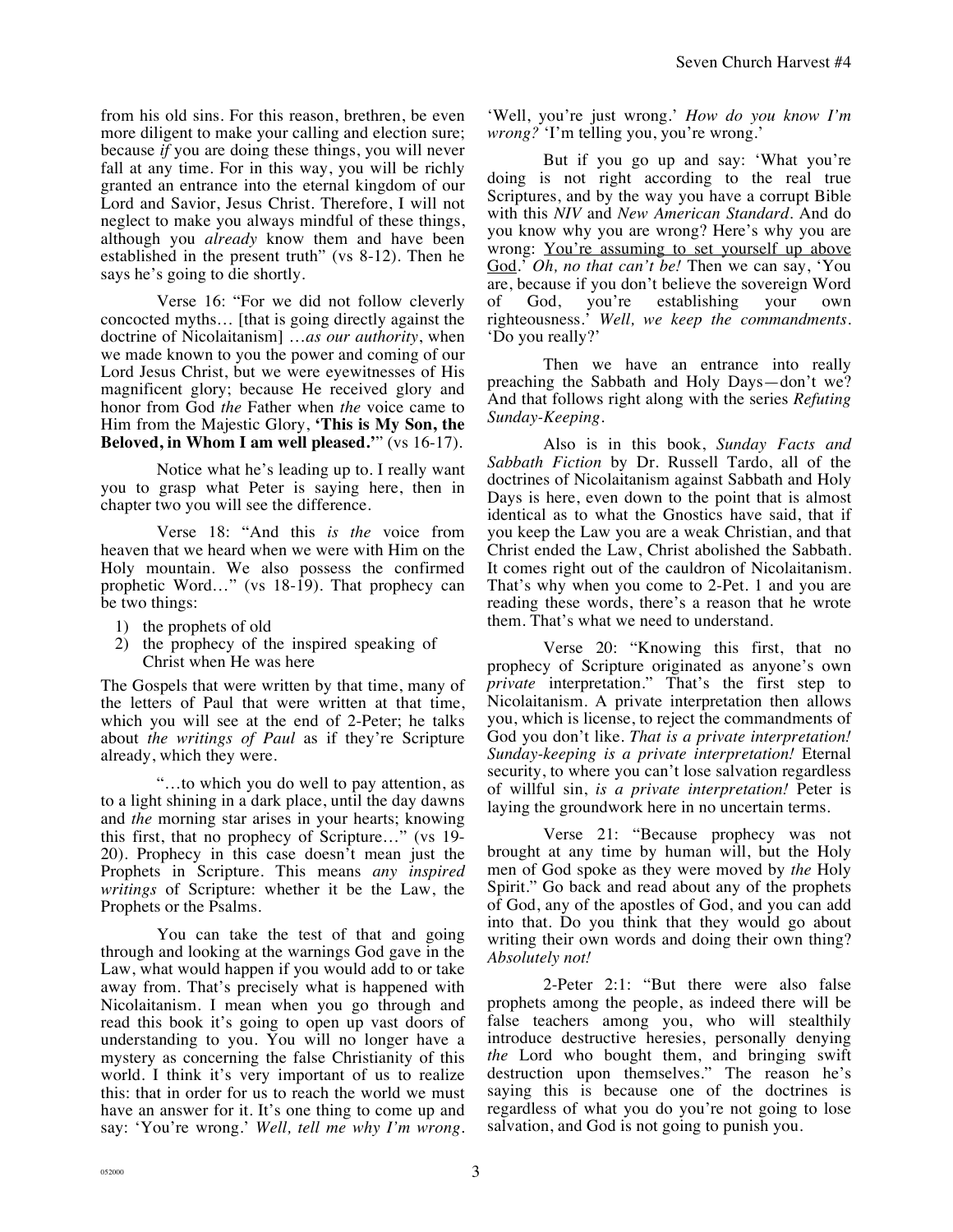Verse 2: "And many people will follow *as authoritative* their destructive ways; *and* because of them, the way of the Truth will be blasphemed." Isn't that what they do? Isn't that what they do with the Old Testament and the laws of God? *Yes!* This came in and infected the Church. The Churches of God there in Rev.  $2 \& 3$  is a warning of what we need to be careful of. We need to be alert to the doctrines that we are not seduced from within, which is what happened to Worldwide Church of God, is happening to the Seventh Day Adventists, and will happen to the Church of God  $7<sup>th</sup>$  Day, and any other church that doesn't understand the doctrine of the Nicolaitans and *the mystery of lawlessness*.

There will be men who will come in and subvert it, and that is their goal. You need to understand the oath that the Jesuits take for the destruction of Protestantism and Sabbath-keeping groups. And since they cannot bring about an inquisition today, they infiltrate and just take down by attrition, and gain importance in position. Maybe for years and years and years never reveal their hand until they get their hands on the hierarchical control and then they can do whatever they *want. It always begins by bringing in false doctrine!* One of the first things: attack the Passover, attack the nature of God, confuse you concerning that, denigrate Jesus Christ and now you're all set up for Protestantism. Since Protestantism is going back to Rome, that's where all roads lead, that's where it's going to end up. It started right here.

Verse 3: "Also, through insatiable greed they will with enticing messages exploit you for gain…" If you don't believe this, watch Pat Robertson some night. *Vain words!* Do you want a better life? Do you want more money? Do you want happiness? Do you want all these good things in life? *Well. of course. everybody does!* They're appealing to covetousness.

God's way is you *repent* of sin. Being converted sometimes is difficult. You don't believe it read Apostle Paul. Sometimes you're going to be persecuted for it, and yea, sometimes you may be even killed for it. Pat Robertson is appealing to everybody's covetousness and give them good things. 'And by the way, we're going to have a campaign for \$100,000 tonight.' Roll the drums, blow the horn!

"…for whom the judgment of old is in *full* force, and their destruction is *ever* watching" (v 3). Peter's making the point here, if you don't believe that God is going to punish for this, listen up!

Verse 4: "For if God did not spare *the* angels who sinned, but, having cast *them* into Tartarus*,*  delivered *them* into chains of darkness to be kept for *the* judgment." Then you can say, 'God's going to take care of the angels. But you know, that doesn't apply to human beings.'

Verse 5: "And *if God* did not spare *the* ancient world…" He wants us to learn a lesson concerning the Flood. And everywhere you go in the world and look at any archeological strata, you have the evidence of a flood perpetually before your eyes.

I remember when we were living in Salt Lake City and I would go visit brethren up in Montana. Well I would have to go east and north. When you're going over the Continental Divide you really don't feel like you're going over the Continental Divide because it gradually goes up and up! When you're up there pretty close to the 8000- 9000-foot level, where the roads go through on the Continental Divide, they're just little hills. Some of these little hills are kind of like sandy hills, kind of like limestone, and it's the light tan colored stones.

One day as I was driving up I thought to myself, I'm going to take off on this little road, because it goes up to this mountain. It wasn't a mountain, it was just like a little hill. I went up there and I thought I'm going to get on top of here. I looked around and I kicked a few rocks, and lo and behold what did I find? Fossils! There's the evidence of the Flood everywhere!

Peter's saying you need to understand because of sin. Read Gen. 6. All flesh had corrupted His way. The wickedness of man was constant from his youth up.

"…but saved Noah, *the* eighth*,* a preacher of righteousness, when He brought *the* Flood upon the world of *the* ungodly" (vs 5). Then someone will say, 'Well, that was back then. That already happened, but not for us today.'

Verse 6. "And having reduced *the* cities of Sodom and Gomorrah to ashes, condemned *them* with a catastrophic *destruction,* making *them* an example *for those* who would be ungodly in the future." Of course, if you preach that in San Francisco you're run out of town with a spear in your back.

Verse 7: "And *if* He personally rescued righteous Lot, who was oppressed by the lawless ones *living* in licentious conduct." Sometimes you're stuck where you live. I think Lot should have moved, but he didn't, so he was going around moaning and groaning. Finally the angels came and took them so that he would be able to get out of there.

Verse 8: (For that righteous man, dwelling among them, through seeing and hearing *their*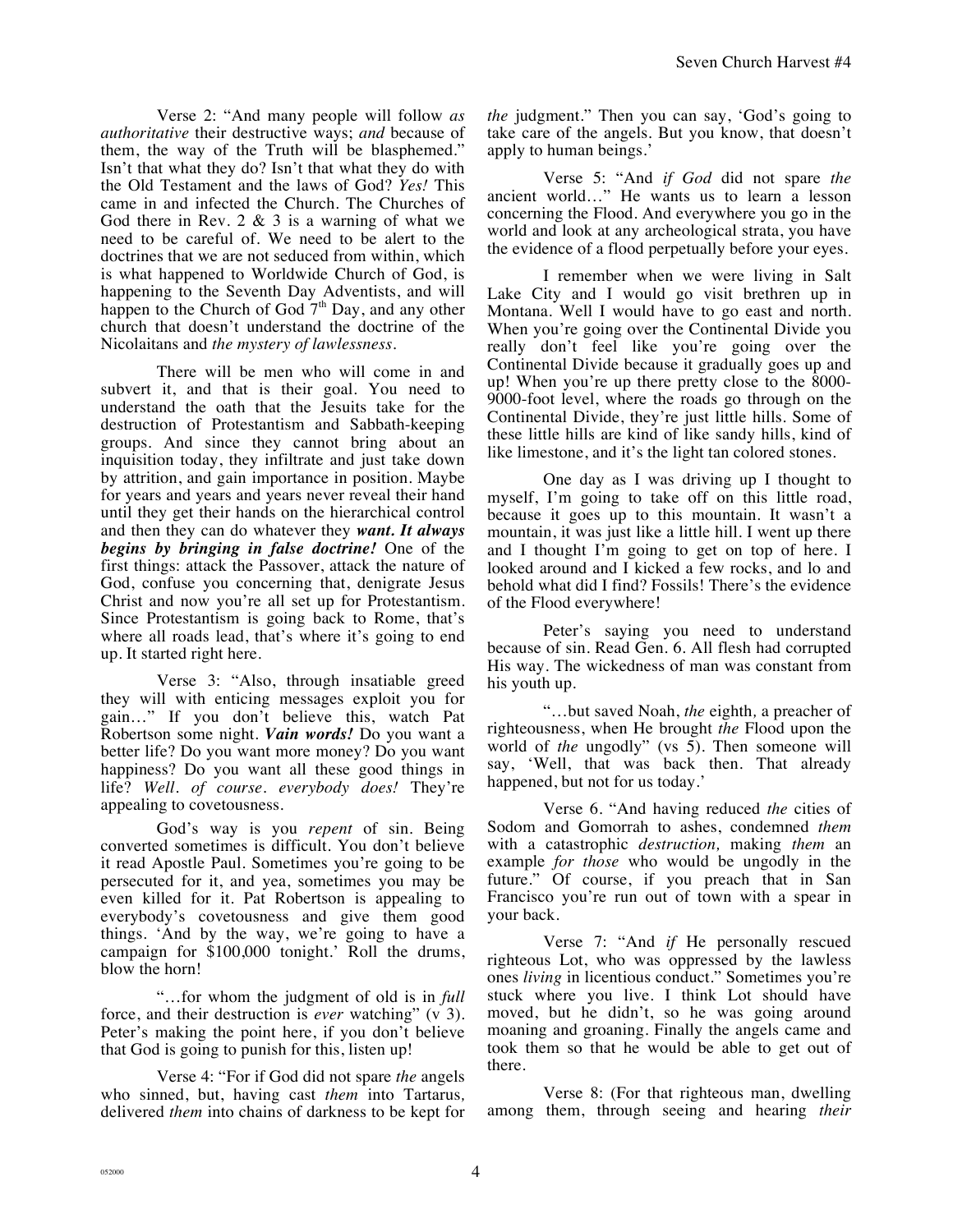lawless activities, *was* tormented day-by-day *in his* righteous soul)," It went on every day.

Verse 9: "*The* Lord knows *how* to rescue *the* Godly out of temptation, and to reserve *the* unrighteous to *the* Day of Judgment to be punished; but particularly those who walk after *the* flesh in corrupting lust, and hold in utter contempt *the* lordship *of God. They are* audacious and self-willed. They are not afraid to blaspheme *the* Divine powers" (vs 9-10)—*despise lordship,* despising the rule, the true Lordship of Christ in your life.

Verse 11: "Whereas, angels, who are greater in strength and power, do not bring a railing condemnation against them before *the* Lord. But these—as irrational brute beasts, born to be caught and destroyed—blaspheme those things of which they are ignorant, *and* shall be utterly destroyed in their own corruption…" (vs 11-12)—which is license to sin, *and they do.*

Look at the society around us built upon Protestantism and Catholicism today. There was a time when they adhered to the rules more closely. There was a time when they actually kept the nine commandments that they say that they kept. They did a pretty good job with it. But what happens when you have a grace like they have and begin to water it down? *You have license to sin!* Then:

- they remove God out of the schools
- they removed God out of the government
- they remove God out of the courts

because it's all a religion of license. Then they began to then put up barriers against the Truth of God, even against the nine commandments, which they held, because it's the mystery of lawlessness and license to sin, and now look at our society, because that's what it ends up in.

Verse 13: "They are bringing upon themselves *the* reward of unrighteousness, while finding pleasure in satisfying *their lustful* desires day-by-day…. [to live excessively] …*They are* stains and blemishes, reveling in their own deceptions, while feasting together with you"—right there in the Church of God. This is why he's writing this, because this was taking place within the Churches of God. He was writing a tremendous warning to them. God preserved that for us today.

Verse 14: "Having eyes full of adultery and that cannot cease from sin, *they are engaged in* seducing unstable souls, having a heart trained in *lustful* cravings—cursed children Who have abandoned the straight way [which tells us if there's a right way there's a wrong way] …They have gone astray, having followed the way of Balaam, *the son* of Beor, who loved *the* reward of wickedness" (vs 14-15).

His advice was to ecumenize the pagan religions with Israel so God would have to curse them. That's one of the sins that happened with the church of Pergamos along with the Nicolaitans. It became so bad that God said, 'I'm going to fight against you.' Now, as I mentioned before, you think about it. How bad must it have been in the Church of God for Christ to say, 'If you don't repent I'm going to fight against you.'

They're trying to bring them into the congregation, and what they're doing is actually infiltrating a 'newer spiritual interpretation' while they're feasting with you. Yes, they would keep the Feasts of God for a while, but their true goal was to get rid of the Feasts of God and to bring in the pagan feasts. That's the ultimate goal! A righteousness that looks so good it's hard to believe that it's wrong.

Verse 16: "But he received a rebuke for his own transgression; *the* dumb donkey, speaking in a man's voice, restrained the madness of the prophet. These *false prophets* are fountains without water, clouds driven by a storm, for whom is reserved the blackest of darkness forever. For they speak bombastic *words* of vanity…" (vs 16-18).

What are great swelling words of vanity? They can even be brought out humbly, but they're vain! As long as it goes against God's way, regardless of how softly, how nicely, how logical it is put, *they are great swelling words of vanity*. For example you could say, 'You're just struggling so hard to try and keep the commandments of God. You know that's not the way you need to do. You just need to walk away from that and you just need to have the inner peace within your heart. And that you connect with Christ.' *Those are great swelling words of vanity spoken in a humble way!* So then on the other hand you can have great bombastic preaching too. Either way *it's swelling words of vanity against God!* Anything that exalts itself against the knowledge of God.

Verse 18: "For they speak bombastic *words* of vanity, enticing *others* through *the* lusts of *the* flesh by granting indulgences to sin, *and ensnaring*  those who had indeed escaped from those who live in deception."

*Satan wants to bring the true believers back into the world and back into his religion!*  That's why he infiltrates the Churches of God. I never heard of a true minister of God infiltrating a Protestant group to try and bring them down. Satan's already got them. No one needs to infiltrate them; they're already gone. So, who is Satan after? Who does he accuse day and night before the throne of God? *The saints of God!* That's why they infiltrate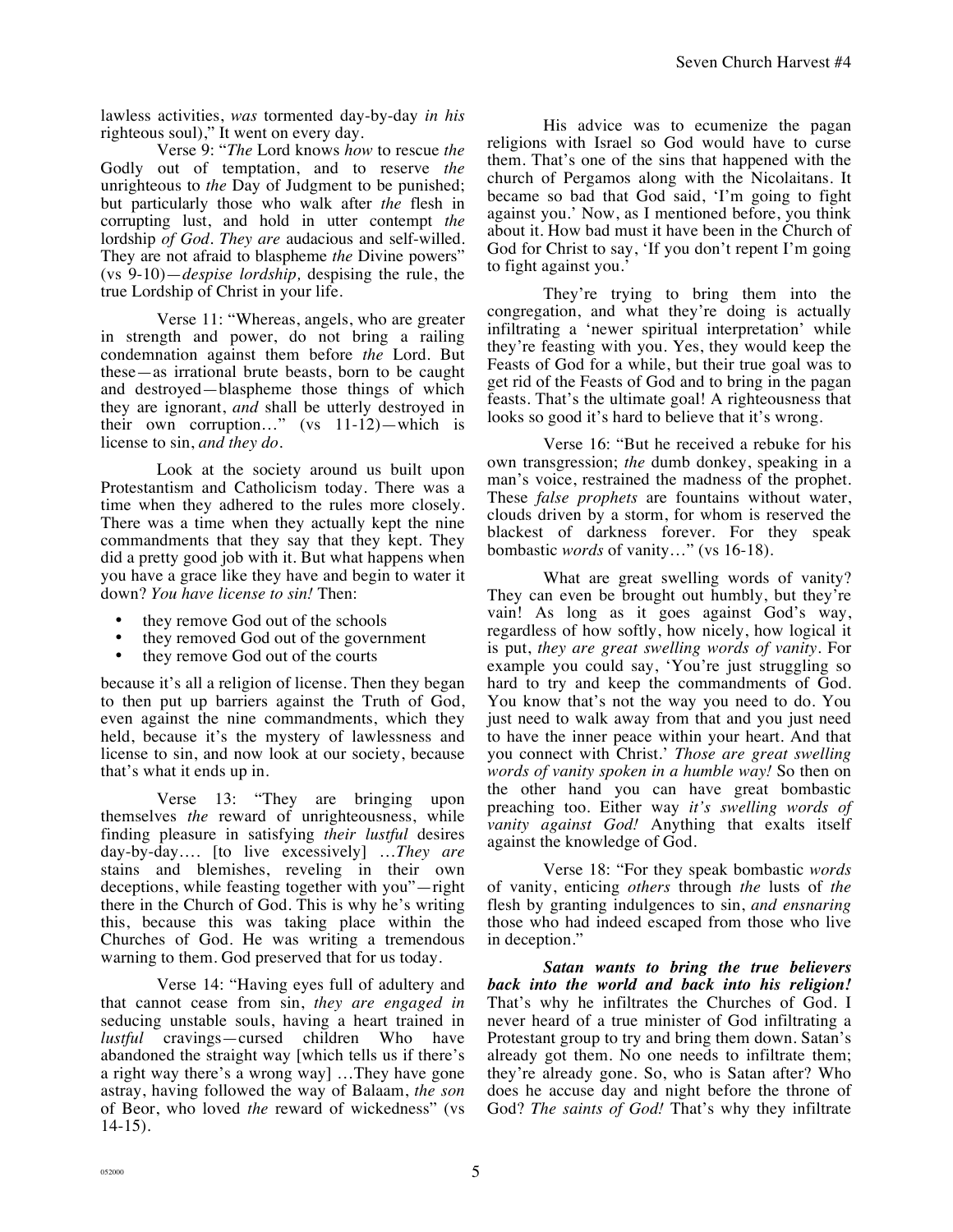into the Churches of God. That's the place that Satan wants to get.

Verse 19: "While promising them freedom…" And that is their word. We have freedom, *freedom, freedom*; liberty, *liberty, liberty!*

"…they themselves are actually slaves of corruption because by whatever anyone is overcome, he is also held in bondage. For if, after escaping the moral defilements of the world…" (vs 19-20).

The pollution's of the world to them in their way of thinking, you can overcome the pollution's of the world not by keeping the commandments of God, but by rising above it. But the problem is when you rise above it, you rise into it, and they don't realize that.

Verse 20: "For if, after escaping the moral defilements of the world through *the* knowledge of the Lord and Savior Jesus Christ, they again become entangled in them, and are overcome…" There are two steps in it:

1) first of all, you get entangled in it

And we've seen how people in the different Sabbath-keeping churches get entangled in this lawless philosophy, which ends up in Sundaykeeping and so forth.

2) they continue in it

They are overcome by it. When that happens: maybe even some of the very people you knew in a congregation that you attended now have gone back so far into the world that when you begin to talk to them about the Truth and the *way* of God, and the Sabbath and Holy Days, it's just like there's a blank curtain over their eyes and they look at you and say, 'Now, now. We still love you, but we have graduated. We now have a greater spirituality.' That's how they will do it. If someone who's been in the *true* Church of God comes back to you with that attitude they have been overcome, and unless they repent they have the Lake of Fire to look forward to. *No question about it!*

"…the final end is worse than the beginning" (v 20). Why? *Because they sear their conscience against the pricking of the Holy Spirit, because their sins have been deliberate!*

Verse 21: "For it would have been better for them not to have known the way of righteousness than, after knowing *it,* to turn back from the Holy commandment *that was* delivered to them. But the *pronouncement found* in the true proverb has happened to them: *The* dog has returned to *eat* his own vomit; and *the* sow *that was* washed *has returned* to *her* wallowing place in *the filthy* mire" (vs 21-22)—and is just so thrilled and happy to do so and squeals with delight.

Take *The Seven General Epistles* book and go read the section where I've combined 2-Peter and Jude and you will see how that all comes together in a far more powerful way than just each one separately. While some commentators may think that Jude copied Peter or Peter copied Jude, that perhaps may be true, but I think that the magnitude of the sin was so great that in order to explain to the brethren how serious it was they used many of the same examples.

Jude 3: "Beloved, when personally exerting all *my* diligence to write to you concerning the common salvation, I was compelled… [it was obligatory] … to write to you, exhorting *you* to fervently fight for the faith, which once for all *time* has been delivered to the saints"—because now they were getting another faith.

Verse 4: "For certain men have stealthily crept in, those who long ago have been written about, condemning *them* to this judgment. *They are* ungodly men, who are perverting the grace of our God, *turning it* into licentiousness [license to sin] and are personally denying the only Lord God and our Lord Jesus Christ." When you deny God, what did Jesus say?

Matthew 10:32: "Now then, whoever shall confess Me before men, that one will I also confess before My Father Who *is* in heaven.."

## (go to the next track)

Verse 33: "But whoever shall deny Me before men, that one will I also deny before My Father, Who *is* in heaven." There's one thing for sure, you don't want Christ to deny you, but that's what they've done with their practices.

Let's read Rev. 2 with the Church of Pergamos again, and let's see why Christ was so vociferous in His correction of this church. Revelation 2:12: "And to the angel of the Church…" That means messenger, because you can't conceive of a righteous angel being as wicked as this was.

 "…in Pergamos, write: 'these things says He Who has the sharp two-edged sword…. [His very word] …I know your works and where you dwell, where the throne of Satan *is*..." (vs 12-13).

When you're dealing with where the throne of Satan is and you're living in the very city that is permeated with all of the wickedness of Satan, and you're just bombarded with it day and night, what happens? *Your guard let's down!*

Now, they resisted it: "…but you are holding fast My name, and did not deny My faith, even in the days in which Antipas *was* My faithful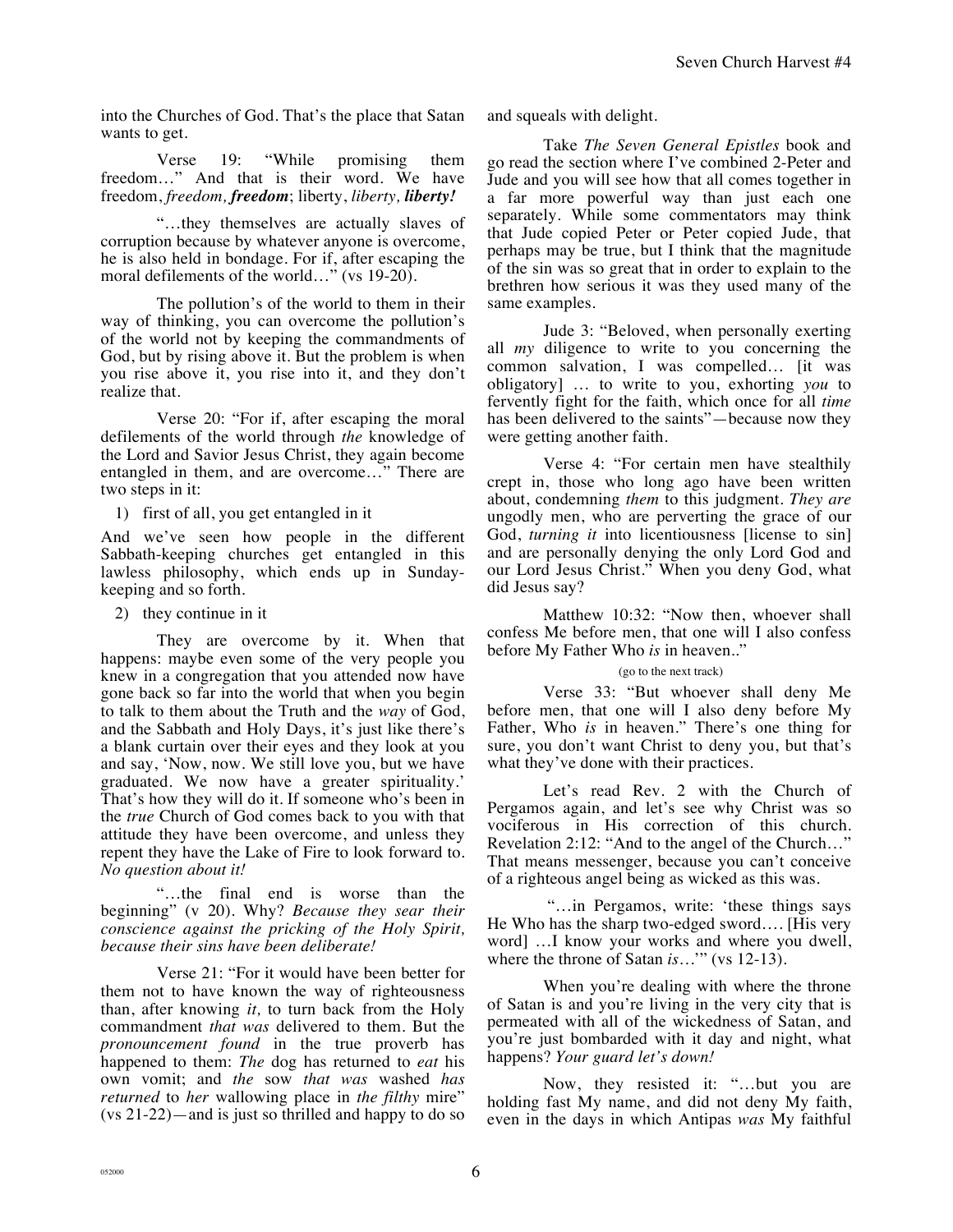witness, who was killed among you, where Satan dwells" (v 13).

After he was slain what happened? Verse 14: "But I have a few things against you because you have there *those* who hold the teaching of Balaam, who taught Balak to cast a stumbling block before the children of Israel, to eat things sacrificed to idols and to commit fornication" There are two kinds of fornication:

- *physical fornication* by having temple prostitutes going clear back into rank paganism
- *spiritual fornication* (Rev. 17) with Mystery Babylon the Great, and 'things sacrificed to idols.'

I think that's the beginning of the Eucharist.

Verse 15: "Moreover, you also have *those* who hold the doctrine of the Nicolaitanes, which thing I hate. Repent! For if *you* do not *repent*, I will come to you quickly, and will make war against them with the sword of My mouth" (vs 15-16).

Now let me read some things out of *Primitive Christianity in Crisis* by Alan Knight.

Pg 106-107—Christ's View of Gnosticism

…Gnostic antinomianism takes first place—disobedience, immorality, religious lawlessness, the 'mystery' of lawlessness. The Apostle John in 1-John 3 couldn't say enough about it—God and disobedience is nonsense, a logical impossibility.

That's why the great swelling words of vanity, being this: 'We have a new revelation concerning Sabbath. The number eight means new beginning. We all want to advance beyond, and since we are to be new creatures in Christ, we now can set aside the seventh day Sabbath and we can worship on Sunday, which is the eighth day, a new beginning.' That sounds so good, and so smooth, and so righteous that it is so hard to detect that that is absolute blasphemy and sin. But that's what it results in.

> …Many tend to fixate on pagan customs and symbols in criticizing Nicolaitan Christianity. This is a valid issue, and the bible demonstrates repeatedly that God is displeased by mixing his worship with pagan practices….

But as Alan points out, it's not just Santa Claus or the Easter bunny; it is the philosophy behind it that gives you the permission to sin.

> …The real, core issue is the underlying theological, *de facto* licensing of disobedience in general, the wave of sin

and human misery that comes from it in the form of war, divorce, the entire gamut and daily grind of strife and emotional dysfunction that afflict mankind, and, most important, the disrespect for God himself and his creation-centered institutions that cuts man off from the true God of the universe.

Profound statement! You can see it everywhere. They have succeeded in making God, and belief in Him an opinion. Meaning that every other religion in the world is as valid as what you may think, because what you think is your opinion, and what I think is my opinion—and my opinion is right, and I stand before God because I have greater revelation than any of the rest of you. There you have it. When you turn on the Trinity channel, you'll be able to pick it up just like that! You'll pick that stuff up immediately.

> pg 107—After lawlessness comes docetism…

—which is the dual nature of Christ. The Christ descended from heaven and possessed the body of the man Jesus. So, Christ did not come in the flesh, and the only thing that was crucified was the man Jesus, because the Christ left Him and returned to heaven. That's docetism, meaning *the dual nature of Christ.* After that, asceticism, which we'll talk about concerning Col. 2.

> …The presence of those statements implies some Christians have a problem with recognizing Nicolaitanism for what it is….

When you get done reading this book you won't have any problem.

> …Instead they believe in tolerating it. Pergamum… [the Church at Pergamos] …is a prime example of this. There are several other Scriptures in which Jesus makes a special point that Primitive Christians should not participate religiously with Gnostic Christians.

We see that Gnostic Christians commonly infiltrate the true church….

That's why periodically the Church has to be scattered. That's why periodically there are upheavals within the Church, because there's greater work that God is doing to purge it of the Nicolaitanism.

> This includes antinomian preachers operating inside the primitive church….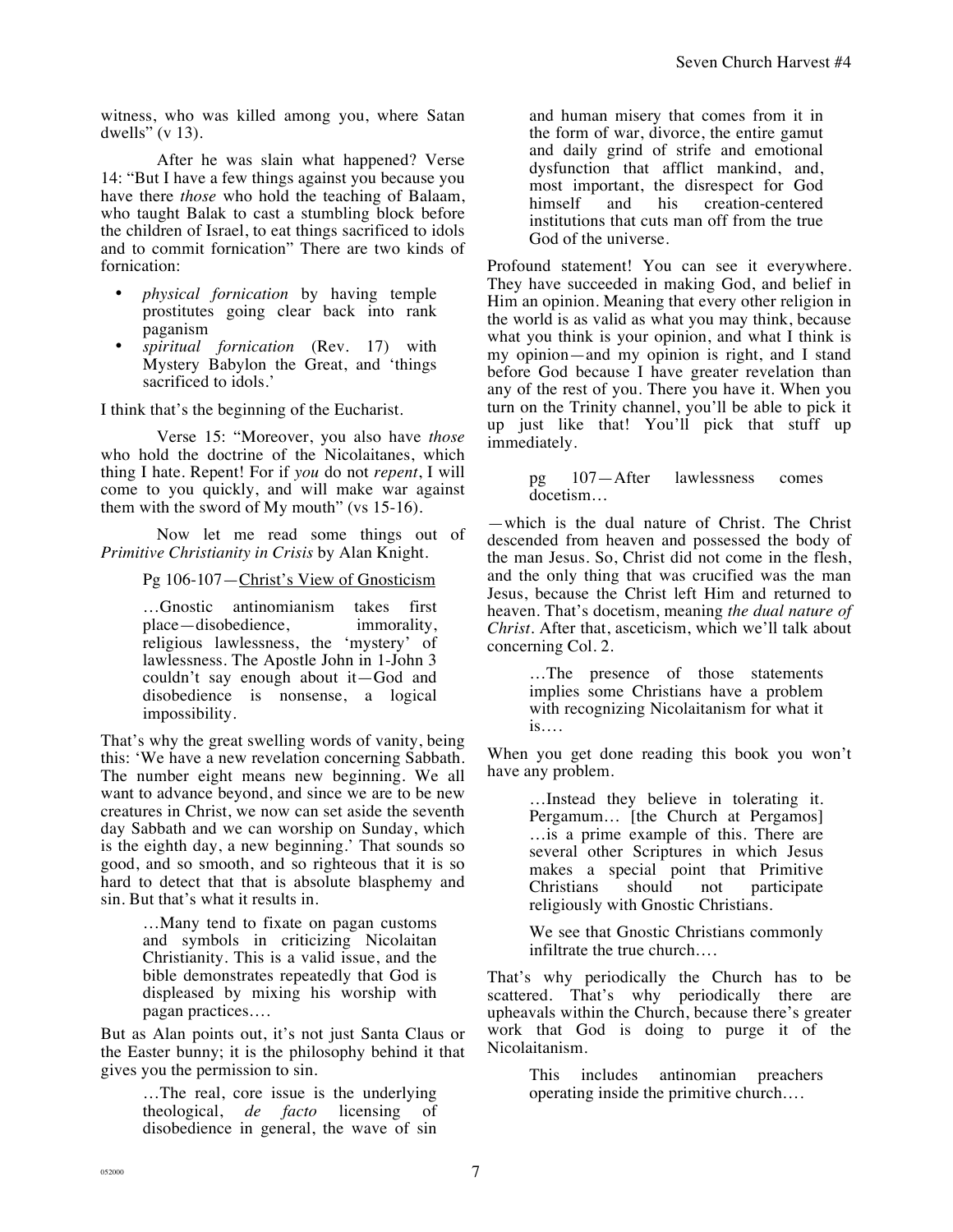Antinomian Christians are depicted as hounding and slandering God's people with their false claims to be more spiritually advanced and the only true Christians accepted by God….

And it's right in this book, *Sunday Facts and Sabbath Fiction*, that's what they say: 'We Sundaykeepers are only the true ones. If you keep the law, you keep the Sabbath, why you're a weak Christian. Brother and sister, we'll pray for you enlightenment.' That's how they look down. That's what happened! It's amazing! It's amazing what happens here.

> pg 108—Hellenistic Christianity did not die with its radical cousin, Gnosticism. It is prophesied to be a continuing problem of the church….

Then Alan writes here how it comes down into described there in 2-Thess. 2—the *mystery of lawlessness*, which only Christ can destroy.

> Nearly all serious scholars—Protestant, Catholic and Jewish—freely admit the historical veracity of the Hellenistic conversion of Primitive Christianity….

That's why these Scriptures were written, and that's why the book of Hebrews was written. Very profound!

> The earliest intellectuals of Roman Christianity did not dispute this, In fact, there were quite proud of their Hellenistic roots! Clement, Origen and others believed that Hellenistic philosophy, and specifically its religious component, was given to the pagan world by the will of God as an intermediate revelation of truth, to prepare pagans for the full revelation of God's (Hellenistic) truth in Romans Christianity.

There is a grain of truth to that. God did reveal to them *but not* to change their pagan religions into the kind that they changed it to. God revealed Himself to them that they would come to God. Notice what they did, and this, in fact, is talking about that religious reformation which took place.

Romans 1:17: "For therein *the* righteousness of God is revealed from faith unto faith…" From God's faith *into* you, and your faith *back to* God.

"…according as it is written: 'The just shall live by faith.' Indeed, *the* wrath of God is revealed from heaven upon all ungodliness and from heaven upon all ungodliness and unrighteousness of men who suppress the Truth in unrighteousness" (vs 17-18). That's precisely what they said, 'We don't need the Scriptures of the Old Testament. God of the Old Testament was evil and wicked. And those angels that helped Him create the world are evil and wicked. We need to get away from this.' Rather when God revealed Himself, *He revealed that He was Creator, He revealed that He was God!*

Verse 19: "Because that which may be known of God is manifest among them, for God has manifested *it* to them." They didn't have a revelation of their religion. What they had was a revelation of the true God. When they contrived their philosophical religion they now had not excuse. So, the *grain of truth* is entirely different than what they present.

Verse 20: "For the invisible things of Him are perceived from *the* creation of *the* world, being understood by the things that were made—both His eternal power and Godhead…" That's what Nicolaitanism is, and when we get to the depths of Satan, the depths of Satan is claimed to be coming right from the Godhead. *But it's coming right from the fountain of Satan himself!* 

"…—so that they are without excuse; because when they knew God, they glorified *Him* not as God, neither were thankful; but they became vain in their own reasonings, and their foolish hearts were darkened. While professing themselves to be *the* wise ones, they became fools<sup>"</sup> (vs 20-22). That is the foundation of 'philosophia,' *philosophy*. Hellenistic philosophy is a 'religion,' so God turned them over to them.

Notice what happens to the society after that. Just exactly as is happening in the world today, and in America especially.

Verse 23: "And changed the glory of the incorruptible God into *the* likeness of an image of corruptible man, and of birds, and four-footed creatures, and creeping things… [I want you to notice what God does every time that happens]: …For this cause, God also abandoned them to uncleanness…" (vs 23-24). There comes a certain point where that God enforces a penalty. The ones who receive this penalty in their own delusions look upon it as new revelation.

"…through the lusts of their hearts, to disgrace their own bodies between themselves" (v 24). Do we not have the 'new religious revelation' today? That homosexual marriage is really the *in* thing? This is a great revelation. We have greater insight. Any confirmed homosexual, male or female, will tell you that God's condemnation of it in the Old Testament proves that He's an evil, wicked God who has no love.

Verse 25: "Who exchanged the Truth of God for the lie... [with all their stories and fables]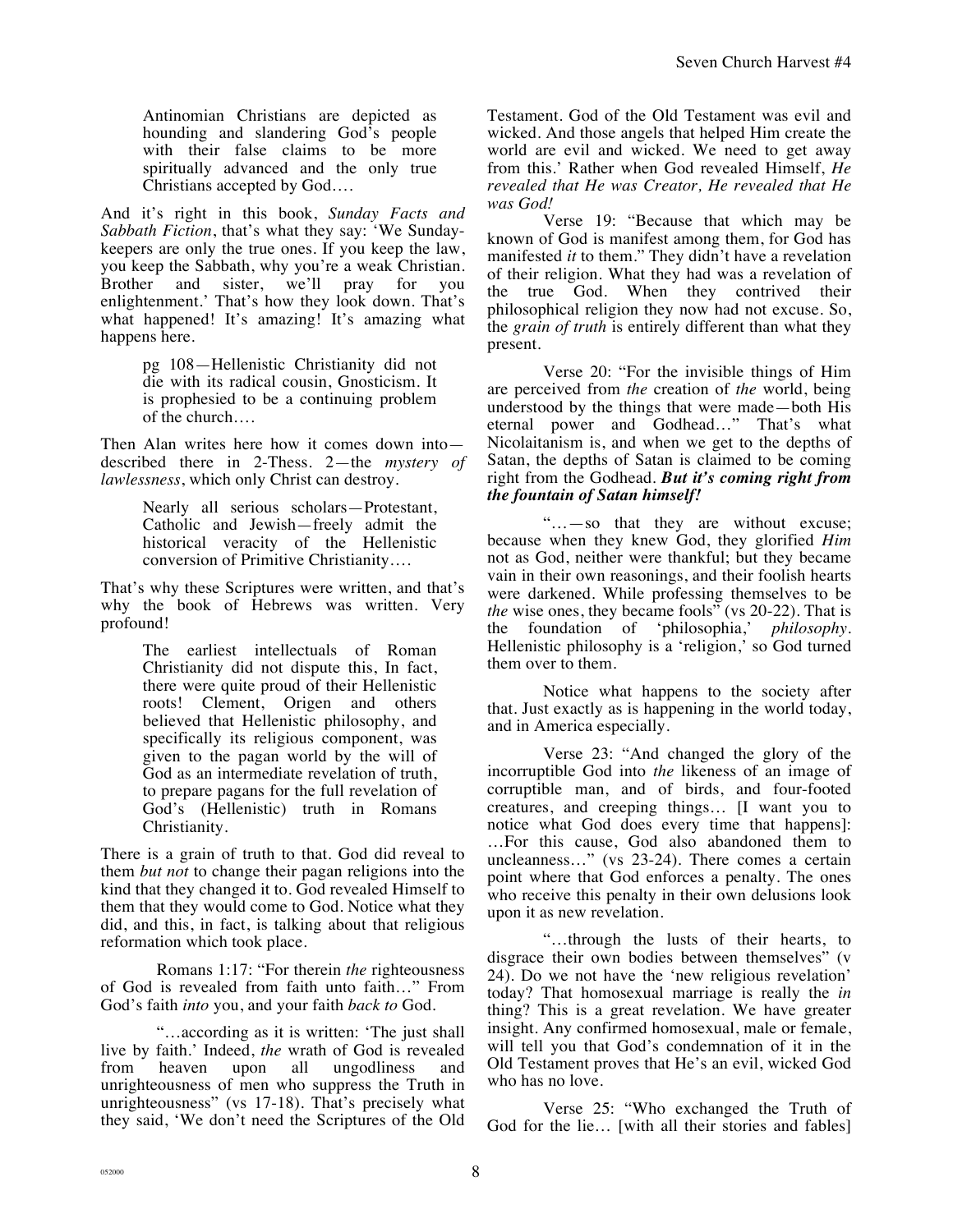…and they worshiped and served the created thing more than the One Who is Creator, Who is blessed into the ages. Amen."

The second stage becomes even more severe, v 26: "For this cause, God abandoned them to disgraceful passions; for even their women changed the natural use *of sex* into that which is contrary to nature; and in the same manner also the men, having left the natural use *of sex* with the woman, were inflamed in their lustful passions toward one another—men with men shamelessly committing lewd *acts*, and receiving back within themselves a fitting penalty for their error" (vs 26- 27). Today that is spelled AIDS, and any of the other 60 venereal diseases.

Here's the final step, v 28: "And in exact proportion as they did not consent to have God in *their* knowledge, God abandoned them to a reprobate mind…"—one incapable of coming to the Truth, because you can only come to the Truth when you repent. It's amazing! It's all in the Bible! It is something! That's why you need to understand God's Word is a *living* Word.

'Given over to a reprobate mind'—I can't help but thinking of seeing this fellow on television. But anyway, when I heard him make the statement, 'Yes, Larry, it's a wonderful thing. You just sit there and you meditate and you come to the point of complete silence in your mind. Then you listen to the silence.' How you can hear silence? *Well, MCI has the answer. You drop a pin!* 

Notice what happens, a fitting description of our society, v 29: "Being filled with all unrighteousness, sexual immorality, wickedness, covetousness, malice; full of envy, murder, strife, guile, evil dispositions; whisperers, slanderers, Godhaters, insolent, proud, boasters, inventors of evil things *and practices*; disobedient to parents, void of understanding, covenant-breakers, without natural affection, implacable *and* unmerciful; who, knowing the righteous judgment of God… [because He revealed it to them] …that those who commit such things are worthy of death, not only practice these things themselves, but also approve of those who commit *them*" (vs 29-32).

I just read to you the *TV Guide*, and the police blotter, and the FBI's most wanted, and the history of wars.

> pg 110—The only Gnostic sect named in that connection is the Nicolaitans. Even more important, the historical sources indicate the essence of Nicolaitans Gnosticism is the same spiritualized antinomianism…

I like the Greek pronunciation: 'anomia' *lawlessness*.

> …the idea that salvation is completely unaffected by even willful disobedience, and the licentiousness that naturally results.

Isn't it amazing that now they estimate that 40% of all Catholic priests are infected with HIV—*the mystery of lawlessness.* 

> This does not mean the Nicolaitans were the only Gnostics bothering the primitive church. However, since they are mentioned by name, and since they appear to have been a more biblical and spiritual form of Gnosticism much in keeping with the form of Hellenistic Christianity that survives as modern Christianity, it seems an appropriate choice for designating those who carry forward the Gnostic tradition of religious lawlessness today.

Chapter 6: Forms of Spirituality

The first time I heard of the word *spirit* was when I was in high school, and I was a freshman in high school. That was the first time we had a sports rally. We all went down to the gymnasium, and it was for the football team. The cheerleaders were there. And they started out this thing: Do you have spirit? Everybody's yelling. I couldn't figure out what that was. What do you mean spirit?

But I think Alan does a very good job here in showing that there is, with the spirit of man, a spirituality of human goodness that people like to cultivate, which then filters through all the religions of the world through their do-goodism. And he points out then how this connects up with the demons. Now, please understand, all demons are not necessarily coming to you as evil and wicked. There are some self-righteous demons. Christ found them in the synagogue—didn't He? *Yes!* And their goal and purpose is to associate, to possess people, come and associate with those who are the true believers in hopes that they may return to God forgiven. So, it gets to be quite a complex thing.

pg 126—Gnostic Immorality

…Of course, in the flexible antinomian environment of Gnosticism…

Gnosticism means, *to know*. The big G over the Masonic doors means Gnosis. You come to the Masons and you admit you know nothing. Only the Masons have the key to the understanding. All of the degrees is to finally work you to the depths of Satan to worship him. In this lawless environment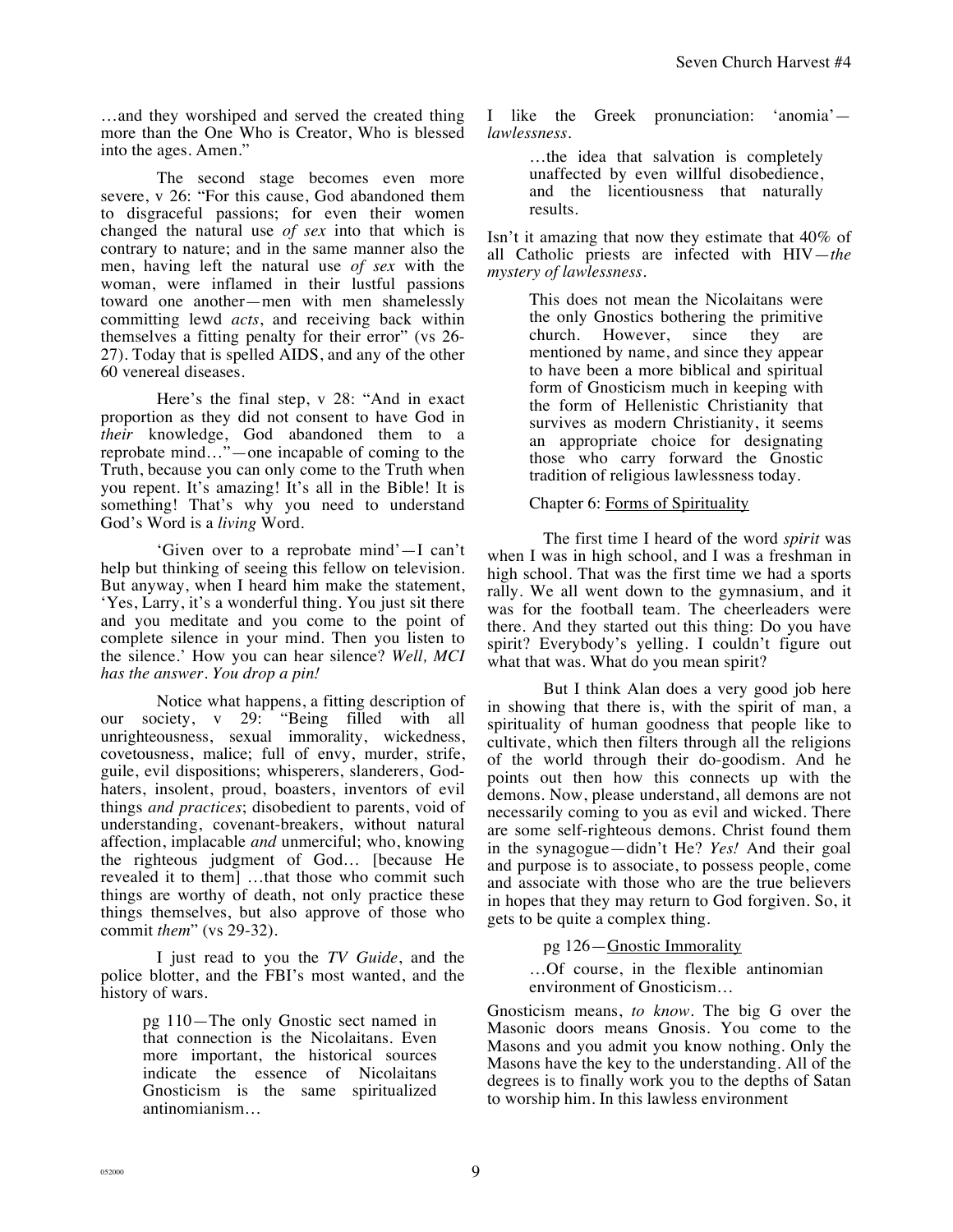…you could craft your distinctions according to your taste. As we saw above, some Gnostics emphasized that specific rules of morality are only a matter of personal opinion, so one cannot lay down a rigid standard of right and wrong.

That's what we have today.

If your new-found spiritual excuses do not<br>wash with your fellow Gnostic wash with your fellow Gnostic churchgoers, you might have to find a new congregation.

There are various degrees of Gnosticism and Nicolaitanism. You know, if you want to have the hollering, shouting, jumping up and down, and leaping screaming kind, go to a Pentecostal church. If you want to have a stayed, very religious cold one, go to a Catholic Mass. If you want to have something very religious where you deny the flesh, well then, you go to that church. If you want to have one where anything goes, well then go to one where the enjoy life: wine, women, song, and so forth.

> pg 127—No problem. Within the Gnostic Christian world you could pick and choose, from the radical [lawless] antinomian liberation of the far left were seemingly anything goes, to the far right Gnostic sects that took their asceticism seriously….

I'll talk about that when I get to Col. 2.

…Early Christianity was highly diverse, not unlike today. Some Gnostic churches allowed marriage and accumulation of wealth, while the conservative groups that didn't, damned to hell their more liberal brethren.

So it's no wonder you even have fights amongst Protestantism today. Now, this is straight out of Mormonism here, and the Mormons do this today.

> pg 128—Water usually was substituted for wine in celebrating the Lord's supper….

Wine, after all, is evil and the Mormons take water and bread with their communion. Others however:

> pg 129—…Valentinian Gnostics believed their sacraments provided them with a spiritual body of light that made them invisible to the demons. They believed that participation in the eucharist clothed them with the spiritual body of Christ, and this was the guarantee that they were spiritual and would be saved.

That is regardless of their behavior.

pg 140—The term *lawlessness* invokes certain images. A group of people sitting peacefully in church singing hymns seems anything but lawless. For some the term 'mystery of iniquity', as it sometimes is translated, conjures up ideas of a Satanic cult performing obscene rituals and maybe sacrificing babies as the ancient Canaanites did. Religious lawlessness, however, is not necessarily violent nor outwardly vulgar.

pg 141—Lawless Christians today say 'Let's worship God, but we're under the liberty of the New Covenant and we'll make up our own rules about how we worship and we'll decide for ourselves what moral standards if any we attach to it.'

They reject, with their freedom:

…the necessity of having a codified law in favor instead of having spontaneous demonstration of devotion to Jesus…

…from one's own heart (which, by necessity, ends from one's own heart (which, by necessity, ends up being an expression of natural human spirituality).

Let's understand this: **you cannot save yourself!** It does not come from within you from yourself, otherwise you could save yourself.

Ephesians 2:8: "For by grace you have been saved through faith, and this *especially* is not **of** your own selves…" The Greek here is very explicit. The English word *of* comes from the Greek word 'ek'—*from something within*, out. It does not come *out* of you; not from within you.

"…*it is* the gift of God, not of works…" (vs 8-9). Remember, Sunday is a work. Christmas is a work. Think on that! It's a *human work* to substitute the righteousness of God.

"…so that no one may boast. For we are His workmanship, created in Christ Jesus unto *the* good works that God ordained beforehand in order that we might walk in them" (vs 9-10)—which is the good works of

- the commandments of God
- the statutes of God
- the Sabbath
- the Holy Days

all of these things are the *good works of God*.

- to love God
- to love each other
- to love your neighbor as yourself

Those are the things that *God gave you to walk in*. Those do not come naturally. You cannot conjure it up from within yourself. *It must come from God!*

True love from God, and the ultimate is to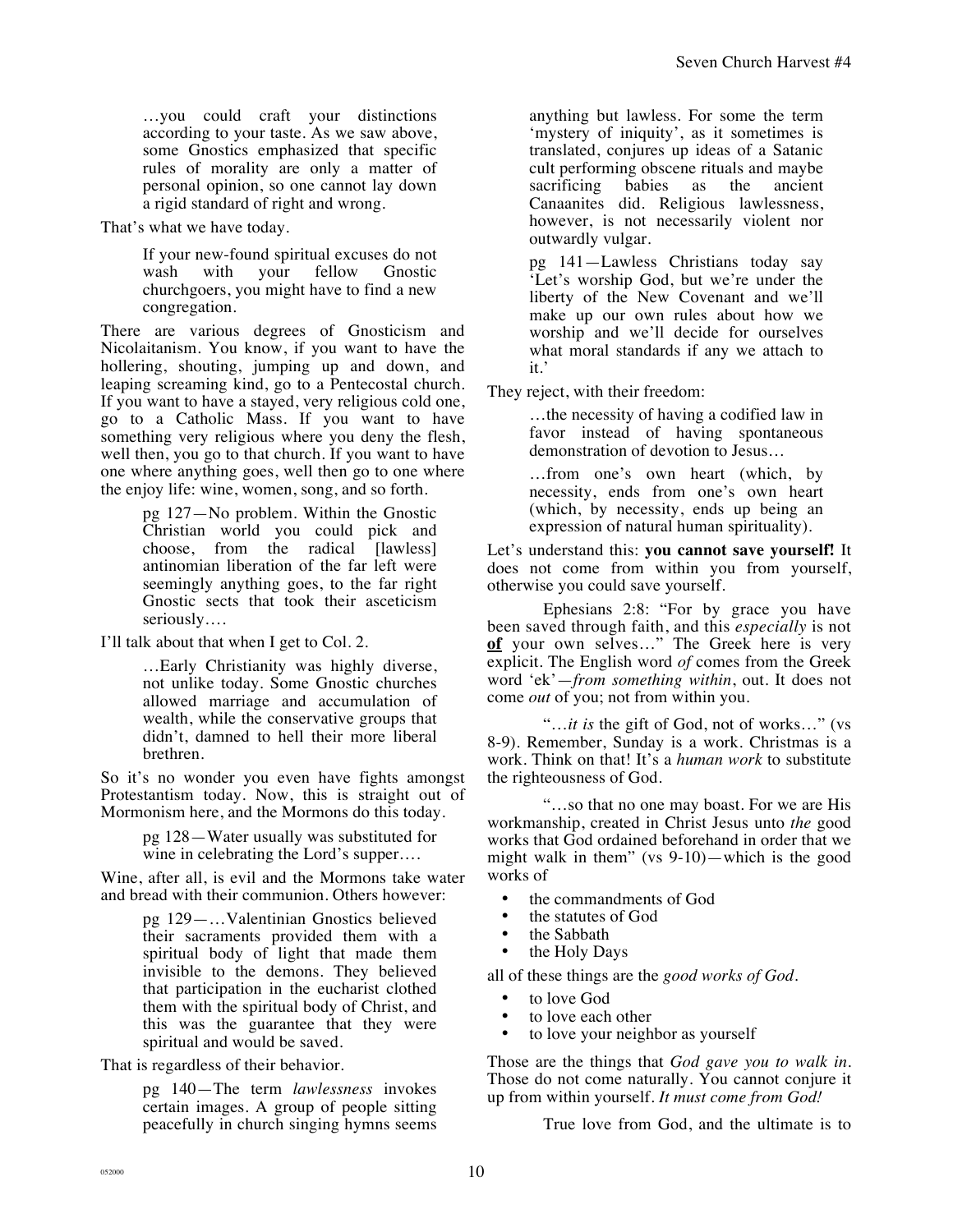love your enemy. And you cannot do that without the Spirit of God. Love in its truest form is very difficult because the demands of it are so great that only the love of God can fill it. Not human spirituality and the fuzzy-wuzzy 'let's all be warm and good to each other.' That's not to put down natural affection that people have, and so forth. But that is to say do not replace the true love of God with human love.

Now Alan gives a very good summary of it here. What do the Nicolaitan systems have today?

- pg 141-142:
- We are free to utilize any custom or practice we wish in worshipping God, as long as we Christianize it….

In a book *My Catholic Faith*, which is one of their catechism books, it says that the Catholic Church made a practice of taking the pagan worship things and changing the name, because they had the *right* to Christianize them. Profound!

> …Worship God in any way you feel appropriate. Listen to your heart. Spirituality is from the inner man.

*No!* Spirituality comes from without, from God.

- All Old Testament practices and customs must be rejected in worshipping God. Spirituality must spring spontaneously from within, not imposed from the outside.
- True spirituality cannot be found in obedience to biblical law….

If you go by Biblical law and you keep the Sabbath you'll never find spirituality, they claim, 'But you come to our church on Sunday and you'll find it.' You walk in there and they're singing songs and they're happy, and they're oh so good. They have got so many people there. How can all these people be wrong, and that choir sings praises to God and sends shivers up and down your spine, and you know this is got to be from God. You have to watch what they teach, not what you feel. You have to look at the commands of God and not just trust the sight of your eyes. You have to understand that it can't be from within because from within, Paul said, 'In my flesh I find no good thing.

> • True spirituality cannot be found in obedience to biblical law. On the other hand, the institutions and rules we substitute for it, being 'spontaneous' and spiritual, can be enforced and held as binding on Christians, even to the point of executing offenders.

Isn't that something?

- **E** Do you believe in the Passover? *Yes!*<br>► Do you believe in Sabbath? *Yes!*
- ! Do you believe in Sabbath? *Yes!*
- $\triangleright$  Do you believe in the Holy Days of God? *Yes!*

You recant, you renounce it, or you lose your head, and I do this in the name of God. The Inquisition! killed millions!

- Disobedience to moral standard is acceptable, within limits…
- $\triangleright$  A little gambling doesn't hurt.
- $\triangleright$  A little cheating doesn't hurt.
- $\triangleright$  A little lying doesn't hurt.

Like this one woman who went into Wal-Mart. We have a lady down south who works in Wal-Mart part-time. And she has to guard the back door, because people can go out the back door. So, here comes this woman with a cart filled with a lot of expensive things.

So she said, 'May I see your receipt?' Oh, I don't have it. I don't have time for it. I got a doctor's appointment for my little son here, and I have to get there right away. 'Well ma'am, I need a receipt.' *Well, huh…* So she gave her some old receipts. She said, 'Well this is not for today. I need a receipt for what you have in there.' *Well, huh, I got to run off to the appointment right away.* So, she zoomed out. And they found over \$700 worth of things. Can you imagine \$700 worth of things in a Wal-Mart cart? I mean, she wasn't shopping at the Ritz there. No morals about it! *Well that's ok to do it. If Wal-Mart is dumb enough to let me take it, thank you.* 

> …if one finds obedience very difficult. Just do what comes naturally to you. Listen to your heart. Spirituality is from the inner, not the outer man.

That is all of your lust being there. And you watch some of these movies that are driven by lust. Anyway, I saw an ad in this movie with Michael Douglas. It was all on this driving lust of this woman who was stalking him sexually. He finally gave into it because, after all the inner feeling said, well this has got to be so good, how could this be wrong.

- There is no hard and fast definition of morality. Every man should judge for himself. Listen to your heart. Spirituality is from the inner man.
- God is pure love.... [therefore, He will never condemn you] …All you have to do is be kind and positive towards others….

Go watch Oprah Winfrey. If you want to know about being kind and positive and doing good things, and she will have stories on there that are so heartbreaking that the whole audience is just crying,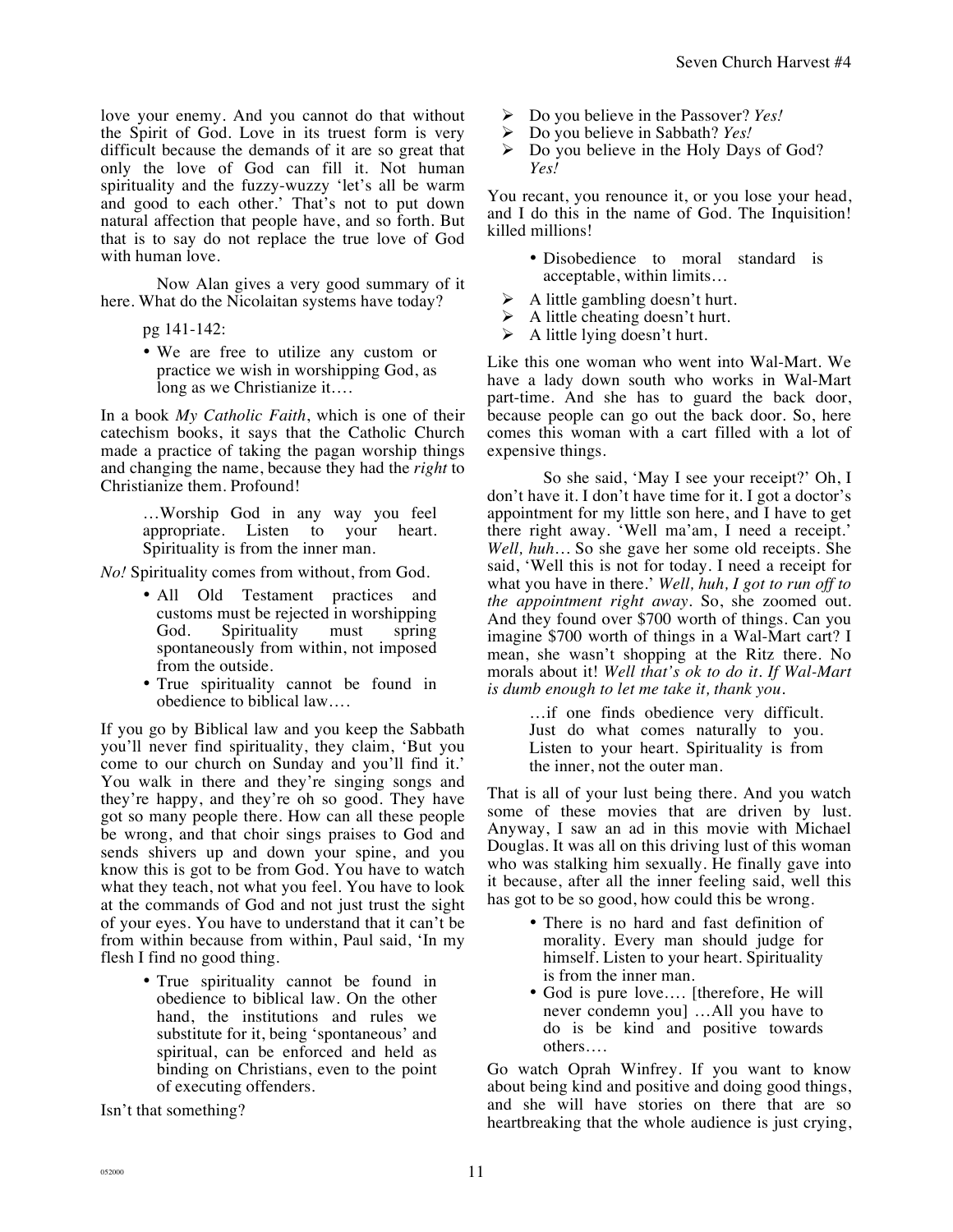and they go away feeling so good. But it's all lawlessness. And this whole society is that way. {note sermon: *Stinking Thinking*.} This whole society is totally caught up in it.

> …Other than that, specific conduct is not significant. Listen to your heart. Spirituality is from the inner man.

> • We should lead a moral life as regards our fellow man. On the other hand, why would God, who lives in heaven and is so far above us, impose any specific standards on how we worship him?

That is Nicolaitanism. Here's some other part of it, pg 143:

- The total self-sufficiency and total exclusivity of grace [meaning you can't fall from grace]. Grace excludes the possibility of law and sin having any effect on salvation.
- Eternal security. Once-saved, alwayssaved, even if one turns back willfully into sin.
- Jesus not only forgives the penalty of sin, but abolished the law itself.

Meaning without law there is no sin. so therefore. why worry? Just be good.

> • Church officials have the authority, not only to explain and apply biblical principles, but also to overturn and change the teachings of the Bible, including teachings of the New Testament.

Which come via this way: 'Well, Christ really didn't mean that.

> • The work of the Holy Spirit includes not only inspiring and guiding Christians to understand and apply biblical principles correctly, but also how and when to overturn and change Biblical Scripture, including the teachings of the New Testament.

## **IV. Church at Thyatira:**

Now let's come back to Rev. 2 and we'll begin the next section with Thyatira. I think with the background that I have brought to you from #3 and #4, when we get to the depths of Satan then you'll understand even more.

Revelation 2:18: "And to the angel of the Church in Thyatira write: 'These things says the Son of God, He Who has eyes like a flame of fire, and His feet *are* like fine brass. I know your works, and love, and service, and faith, and your endurance, and your works…'" (vs 18-19). They have mentioned for their *works* twice.

{Note DVD: *Israel of the Alps* (produced by the  $7<sup>th</sup>$  Day Adventist Church)—explains more about this time in history than in any other time}

"…and the last *are* more than the first. But I have a few things against you, because you allow the woman Jezebel, who calls herself a prophetess, to teach and to seduce My servants into committing fornication and eating things sacrificed to idols" (vs 19-20). Notice that's a reverse order in Pergamos. Pergamos is to eat things sacrificed to idols and commit fornication. Here fornication is put first because the spiritual fornication really comes to the fore.

Verse 21: "And I gave her time to repent of her fornication, but she did not repent. Behold, I will cast her into a bed, and those who commit adultery with her into great tribulation, unless they repent of their works. And I will kill her children with death; and all the churches shall know that I am He Who searches *the* reins and hearts…" (vs 21-23). Christ is establishing His power of judgment over all the Churches.

"…and I will give to each of you…" [this comes down to an individual level] …according to your works. But to you I say, and to *the* rest who *are* in Thyatira, as many as do not have this doctrine, and who have not known the depths of Satan, as they speak; I will not cast upon you any other burden" (vs 23-24).

So next time we will cover What is the Depths of Satan? *and* Where did that come from? And I think you are going to be absolutely amazed!

All Scriptures from *The Holy Bible in Its Original Order, A Faithful Version* by Fred R. Coulter

Scriptural References:

- 1) 2 Peter 1:1-12, 16-21
- 2) 1 Peter 2:1-21
- 3) Jude 3-4
- 4) Matthew 10:32-33
- 5) Revelation 2:12-16
- 6) Romans 1:17-32
- 7) Ephesians 2:8-10
- 8) Revelation 2:18-24

Scriptures referenced, not quoted:

- Revelation 3
- Colossians 2
- 1 Corinthians 13
- Genesis 6
- Revelation 17

Also referenced:

Book:

- *Primitive Christianity in Crisis* by Alan Knight
- *Sunday Facts and Sabbath Fiction* by Dr. Russell Tardo (faithfulword.com/tracts/Sunday\_Facts.pdf)

• *The Seven General Epistles* by Fred R. Coulter Sermon Series: